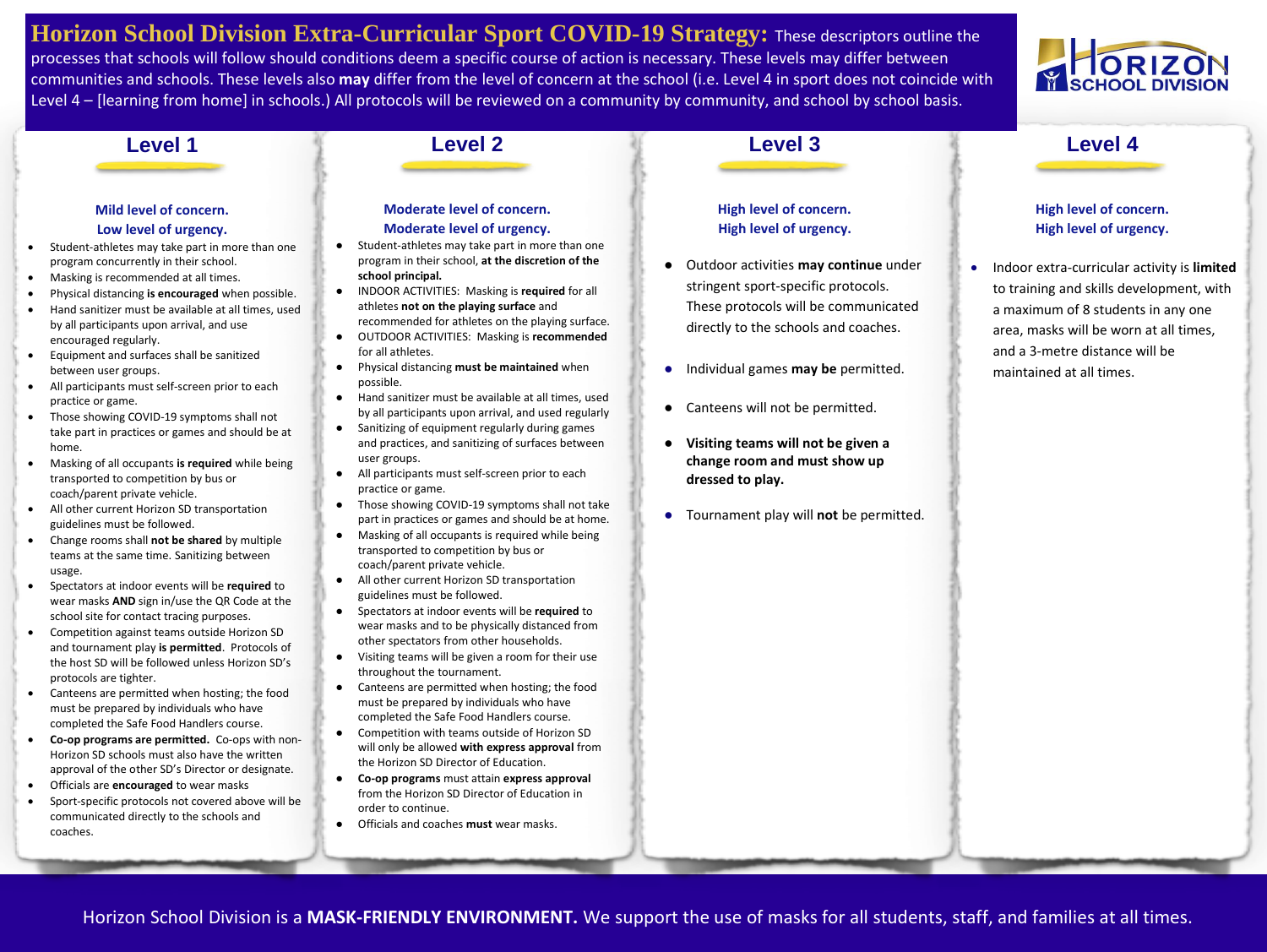## **Sport-Specific Considerations**

**Golf**

### **Level One:**

- The coaches/athletes meeting could be held outside if reasonable. If held inside, masks will be required for all, and teams shall stay socially distanced from other teams as best as possible.
- Competitors shall not engage in handshakes, high fives, or any other physical contact with their competitors.
- There will be no exchange of scorecards (to minimize touching of shared surfaces).  $\blacksquare$
- All coaches and competitors shall wear masks when in the clubhouse or any other enclosure. Mask may be removed while  $\blacksquare$ eating and drinking.
- **Players shall minimize the touching of shared surfaces.**

### **Level Two:**

- There will be no coaches/athletes meeting if it cannot be held outside.  $\blacksquare$
- Groupings, individuals within each grouping, and groups that may come together at tee boxes during the round must maintain a  $\blacksquare$ physical distancing of a minimum of two meters between individuals throughout the round when possible.
- Facilitators will not be permitted to transport golfers or their belongings on the cart at any time.
- Facilitators will be asked to stay 5m away from all golfers during the round at all times possible.  $\blacksquare$
- Should "clumping" occur at tee boxes, facilitators will remind and ensure social distancing is being maintained.  $\blacksquare$
- Spectators are discouraged, with the exception of volunteer drivers. Spectators must keep at least 20m of distance from the  $\blacksquare$ golfers while on the course.
- Facilitators and golfers from the same school will be kept together in the groupings where possible.



### **Level One:**

- During training runs and exercises, runners should try to maintain a 3-5 meter separation from one another (as opposed to running side-by-side or one-behind-the-other).
- An accurate record of attendance for each practice should be kept and saved for 21 days.

### **Level Two:**

- There will be no coaches/athletes meeting at meets. Coaches will check in by text upon arrival, and indicate any scratches at that  $\blacksquare$ time.
- Athletes shall come dressed to participate to eliminate sharing of change areas.  $\blacksquare$
- Athletes and coaches shall be masked when congregating. This includes the walk-through, making their way to the start line (the starter will indicate when masks may be removed),  $\blacksquare$ and while in a close team meeting or gathering.
- At meets, teams shall keep a clear physical separation from where other teams are gathered.
- At meets, volunteers shall have a mask available at all times, and wear it when needing to be in close proximity to runners (e.g. tending to an injured runner).

**Cross Country**

### **COVID-19 Protocol**

- $\Rightarrow$  In the event that an athlete **tests positive** for COVID-19 they shall not participate in any sport until they are released from self-isolation by Public Health.
- $\Rightarrow$  If an athlete is deemed a close contact to a positive case, and the exposure was within 48 hours of either a positive test result in an asymptomatic case OR the onset of symptoms in a symptomatic case;
	- o Vaccinated athletes are eligible to return to sport as long as they are not symptomatic.
	- o Vaccinated athletes who are symptomatic will be eligible return to sport following a negative test result.
	- o Unvaccinated athletes shall not participate in any sport (including practice) for 14 days from the date of exposure.
- $\Rightarrow$  Other participating athletes of teams *within Horizon School Division*, may be offered a point-of-care antigen test.
- $\Rightarrow$  Other participating teams will be **notified** that a case connected with the event has been identified in order to take action for their team, including parents, coaches, and caregivers.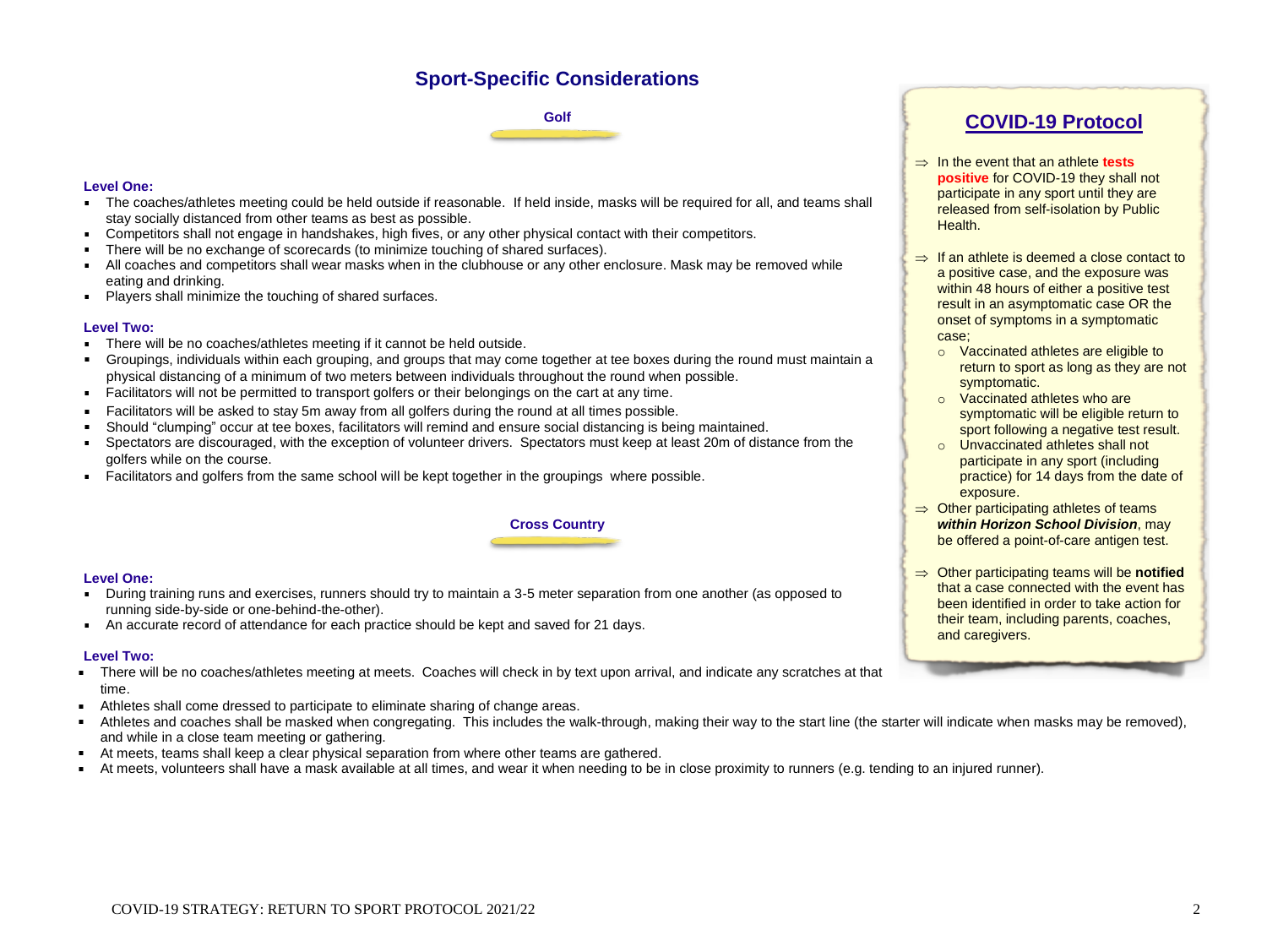#### **Soccer**

### **Level One:**

- Competitors and teammates shall refrain from handshakes, high fives, team hugs, or any other physical contact that isn't necessary as part of practice or game play.
- Practice and game balls shall be regularly sanitized and/or regularly replaced with a sanitized ball(s).  $\blacksquare$
- **Water bottles shall not be shared.**
- No spitting (especially goalkeepers into their gloves).  $\blacksquare$
- An accurate record of player and coach attendance for each practice and game shall be kept and saved for 21 days.  $\blacksquare$

### **Level Two:**

- $\blacksquare$ Masking of coaches is mandatory.
- **Masking of officials is recommended.**
- Soccer balls must be routinely replaced with sanitized ones throughout practice.  $\blacksquare$
- A newly sanitized ball shall be introduced to the game (while the other ball is retrieved and sanitized for its next use) at appropriate stoppages in play.  $\blacksquare$
- Officials should refrain from touching the ball with their hands (e.g. direct player where to place ball on penalty kick; referee leaves ball on ground for dropped ball).

### **Tackle Football**

### **Level One:**

- Competitors and teammates shall refrain from handshakes, high fives, team hugs, or any other physical contact that isn't necessary as part of practice or game play.
- Practice and game balls shall be regularly sanitized and/or regularly replaced with a sanitized ball(s).  $\blacksquare$
- Water bottles shall not be shared.
- **Officials are encouraged to use quick whistles to avoid excessive gang tackling situations.**
- An accurate record of player and coach attendance for each practice and game shall be kept and saved for 21 days.

#### **Level Two:**

- $\blacksquare$ Masking of coaches is mandatory.
- **Masking of officials is recommended.**
- A mask shall be worn by those not participating in the activity if physical distancing cannot be maintained or is unpredictable (e.g. volunteers, scorers booth/table).  $\blacksquare$
- The bench area will be adjusted to enable officials proper physical distancing from the participants on the bench. Restricted area for team members shall be maintained a minimum of 5 yards from the sideline.
- During practice, footballs shall be regularly sanitized and/or regularly replaced with a sanitized ball(s).
- When on offense, teams shall provide and utilize their own game balls. After each offensive series, the ball just used shall be sanitized, and a previously sanitized ball be ready for the next offensive series.
- Officials shall utilize the offensive players as much as possible when returning the ball to the line of scrimmage.